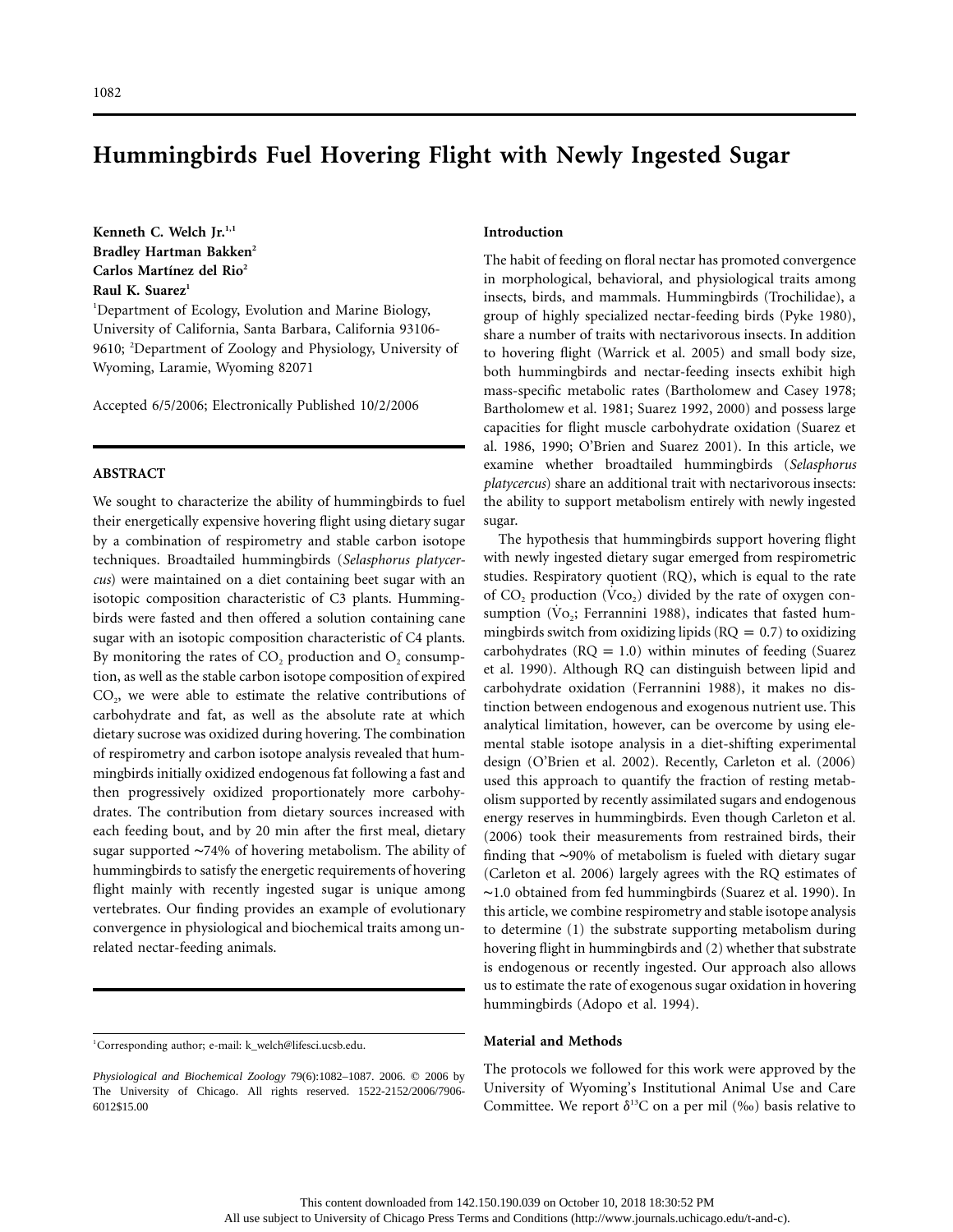the international carbon standard, Vienna Pee Dee Belemnite, where

$$
\delta^{13}C = \frac{\binom{13}{12}C_{\text{sample}} - \binom{13}{12}C_{\text{standard}}^{12}}{\binom{13}{12}C_{\text{standard}}^{12}C_{\text{standard}}^{13}} \times 10^3. \tag{1}
$$

## *Hummingbird Care and Experimental Design*

Using mist nets, we captured broadtailed hummingbirds (body mass =  $2.8 \pm 0.3$  g,  $n = 8$ : 7 male, 1 female) in Albany County, Wyoming  $(41^{\circ}20'N, 106^{\circ}15'W)$ . Captive hummingbirds were housed individually in wire-mesh cages (0.6  $m \times 0.6$  m  $\times 0.6$  m) on a 15:9 photoperiod (photophase: 0600 hours–2100 hours MDT) at  $22^{\circ} \pm 2^{\circ}$ C. Before experimental manipulation, hummingbirds were fed ad lib. on two C3-derived maintenance diets for ∼150 d. The first diet was a 13.0% (mass %) solution of Nektar-Plus (Guenter Enderle, Tarpon Springs, FL) supplemented with vitamins (0.4%; Nekton-S, Guenter Enderle) and beet sugar (5.0%). The second maintenance diet was a 25.0% beet sugar solution. The  $\delta^{13}$ C of these maintenance diets were -25.36‰  $\pm$  0.08‰  $(n = 3)$  and  $-24.27\%$ <sup>0</sup> ± 0.01‰  $(n = 3)$  for the Nektar-Plus and beet sugar solutions, respectively.

To determine the metabolic substrates used by hovering hummingbirds, we allowed them to feed ad lib. on a 20% solution of cane sugar after fasting overnight (∼9 h) or for ∼1 h. The  $\delta^{13}C$  of this C4-derived cane sugar solution was  $-11.34\%$ <sup>0</sup> ± 0.04‰ ( $n = 3$ ). During the hover-feeding bouts, we simultaneously collected expired breath for mass spectrometry carbon isotope analysis and measured  $Vo_2$  and  $Vco_2$  as described below.

## *Respirometry*

Respirometric measurement during hovering flight involved use of a feeder-mask apparatus designed after one used by Bartholomew and Lighton (1986). An inverted 50-mL conical tube served as reservoir for the cane sugar solution. A rubber stopper, pierced by an 8 mm (i.d.) glass tube of approximately 20 cm in length, was fitted to the bottom of the inverted tube. This glass tube was bent at ∼30° approximately halfway along its length and fire polished so that the external opening had closed to roughly 2–3 mm in diameter. This opening made it possible for the hummingbirds to lick the cane sugar solution inside without excess spilling. A plastic cylinder (16 mm i.d.) was affixed to the glass feeding tube and served as a mask whenever the hummingbird accessed the feeder. Polyethylene tubing (6 mm i.d.) was fitted to an opening drilled through the side of the cylinder approximately halfway along the plastic mask. A photoresistor was attached to the bottom of the plastic mask adjacent to the open end. When the bird's head was inside the mask (during a feeding), the photoresistor was occluded.

Computer recordings of the resistance provided by the photoresistor thus allowed determining the timing and duration of a feeding event.

Immediately before data collection, the oxygen analyzer (FOXBOX, Sable Systems International, Las Vegas, NV) was calibrated with well-mixed ambient air drawn through the mask in the absence of a hummingbird. The carbon dioxide analyzer  $(CA-2A,$  Sable Systems International) was calibrated with  $CO<sub>2</sub>$ free nitrogen gas (zero gas) and  $0.5\%$  CO<sub>2</sub> in nitrogen gas (Praxair, Danbury, CT). In each case, tubing was removed directly downstream of the mask and held inside a small reservoir into which flowed the calibration gas at a rate in excess of the flow rate of air pulled through the respirometry system. Air drawn through the chamber first passed through a column of Drierite desiccant (W. A. Hammond Drierite, Xenia, OH) to remove water before passing through the carbon dioxide analyzer. After leaving the carbon dioxide analyzer, air passed through a Drierite-Ascarite-Drierite column (Ascarite II, Arthur H. Thomas, Philadelphia, PA), to scrub any carbon dioxide and additional water from the line, and then into the oxygen analyzer. Flow rate was controlled via adjustment of pump intensity by means of a mechanism internal to the oxygen analyzer and maintained at 500 mL  $min^{-1}$ . This relatively low flow rate was chosen to facilitate ease and accuracy of timing of gas subsample collection. Oxygen analyzer, carbon dioxide analyzer, and photoresistor analog (0–5 V) output data were converted into a digital signal (Universal Interface II, Sable Systems International) before recording. Data were recorded at 0.05-sec intervals for 1 h using Expedata software (v. 1.0.1, Sable Systems International). Data collection took place from May 12 to May 20, 2005.

The STP-corrected oxygen depletion and carbon dioxide enrichment associated with each feeding event were determined by subtracting baseline values (estimated by the linear extrapolation of points directly before and after the feeding event in question). These baseline-corrected data were then converted to milliliters of gas by application of standard equations (Withers 1977). Finally, relative volumes (mL) of oxygen and carbon dioxide respired by the bird were obtained by integrating the gas depletion or enhancement peak over time (min) and used to calculate RQ. As discussed below, feeding events and associated respirometric data for which subsampled  $[CO<sub>2</sub>]$  was !1,000 ppm were not included in our analyses.

Complementary measurements of  $V_{O_2}$  and  $V_{CO_2}$  during hover feeding were obtained on a subset of hummingbirds  $(n = 5: 4$  male, 1 female). Flow rate was held at 1,100 mL min<sup>-1</sup>, and no expired breath subsamples were taken. Otherwise, the methodology adopted during this complementary data collection period was identical to that described above. These measurements were taken between May 4 and May 9, 2005.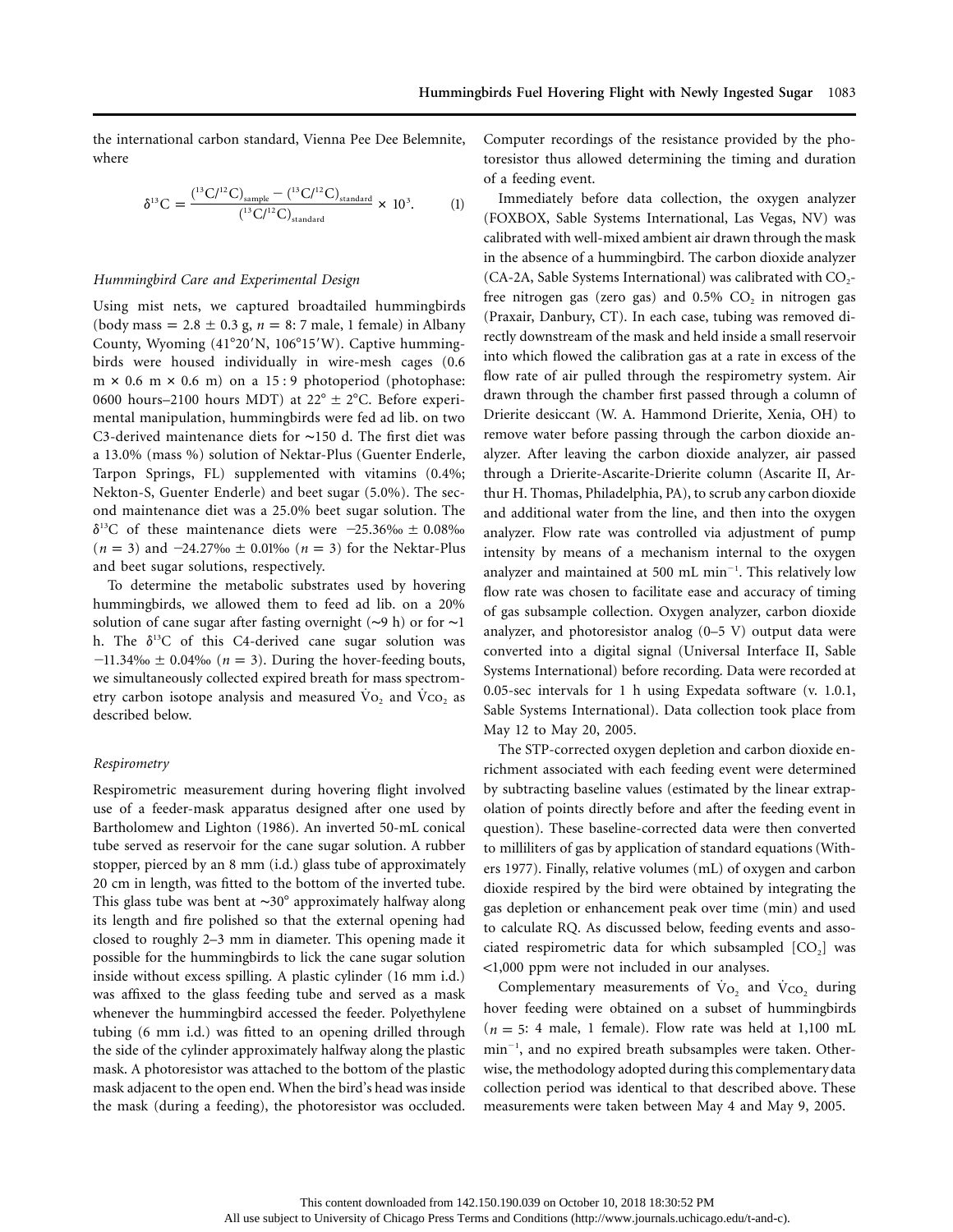#### *Stable Carbon Isotope Analysis*

The breath samples we collected for stable isotope analysis during feeding bouts contained both respired and ambient  $CO<sub>2</sub>$ . Consequently, to estimate  $\delta^{13}$ C of respired breath ( $\delta^{13}C_{\text{breath}}$ ), we used a two-part concentration-dependent mixing model adapted from Phillips and Koch (2002) such that

$$
\delta^{13}C_{\text{breath}} = \frac{\delta^{13}C_{\text{ambient}}(f_a) + \delta^{13}C_{\text{sample}}}{1 - f_a},\tag{2}
$$

where  $\delta^{13}C_{\text{sample}}$  is  $\delta^{13}C$  of air collected with a 60-mL gastight syringe at a point approximately halfway between the mask and the desiccant column during a feeding bout. The  $\delta^{13}C_{\text{ambient}}$  is  $\delta^{13}$ C of air collected in the same manner as above when a hummingbird was not present at the mask. The  $\delta^{13}C_{\text{ambient}}$ did not vary within  $(F_{1,13} = 1.04, P = 0.3276,$  repeatedmeasures ANOVA) or between  $(F_{1, 13} = 0.03, P = 0.8570,$ repeated-measures ANOVA) trials. Therefore, we assumed  $\delta^{13}$ C<sub>ambient</sub> was  $-8.76\%$   $\pm$  1.01‰  $(n = 15)$  for our analyses. The fraction of  $CO<sub>2</sub>$  in the gas sample from ambient air is  $f<sub>a</sub>$ . Ambient  $[CO<sub>2</sub>]$  (ppm) was determined with a carbon dioxide analyzer immediately before a feeding bout. The  $[CO<sub>2</sub>]$  of the respired breath sample (ppm) was determined using closedsystem respirometry (Vleck 1987).

Immediately after collection, we injected both breath and ambient samples into pre-evacuated 12-mL Exetainer vials (Labco, Buckinghamshire) until a positive pressure was achieved. Our mass spectrometry carbon isotope analysis was conducted as described previously (Carleton et al. 2004). To generate voltage output peaks between 2 and 5 V on the Micromass VG Optima continuous flow mass spectrometer coupled to a micro gas injector, the volume of sample gas we injected varied according to sample  $[CO<sub>2</sub>]$ . The  $[CO<sub>2</sub>]$  in respired hummingbird breath samples ranged between 1,000 and  $~\sim$ 2,000 ppm, and we injected 1.5 mL of sample. If [CO<sub>2</sub>] in a respired breath sample was  $<$ 1,000 ppm, we did not include it in our analyses: in general, breath samples containing  $<$ 1,000 ppm  $CO<sub>2</sub>$  were obtained from very brief or very sporadic feeding bouts. The  $[CO_2]$  in our ambient gas samples was 525  $\pm$ 10 ppm (*n* = 15), and we injected ~3.0 mL of sample.

After Carleton et al. (2006), we estimated the fraction of hovering metabolism supported by exogenous carbohydrate  $(f<sub>exo</sub>)$  as

$$
f_{\rm exo} = \frac{\delta^{13}C_{\rm breath} - \delta^{13}C_{\rm endo}}{\delta^{13}C_{\rm exo} - \delta^{13}C_{\rm endo}},\tag{3}
$$

where  $\delta^{13}C_{\text{endo}}$  is the average  $\delta^{13}C_{\text{ breath}}$  from the first feeding following a fast (when only endogenous fuels are being oxidized) and  $\delta^{13}C_{\text{exo}}$  is the  $\delta^{13}C$  of the exogenous fuel. During the initial postfast feeding bout,  $f_{\text{exo}}$  is, by definition, 0.

### *Oxidation Rate of Exogenous Sugars*

The oxidation rate of exogenous sugars ( $M_{\text{exo}}$ , mg min<sup>-1</sup>) can be calculated as:

$$
M_{\rm exo} = \frac{\dot{V}_{\rm CO_2} \times f_{\rm exo}}{k},\tag{4}
$$

where  $k$  is the volume of  $CO<sub>2</sub>$  produced by glucose oxidation  $(k = 0.7426 \text{ mL mg}^{-1}$ ; Adopo et al. 1994) and  $\dot{V}$ co<sub>2</sub> is the organismal carbon dioxide production rate (mL min $^{-1}$ ).

#### **Results and Discussion**

#### *Metabolic Substrate Use during Hover-Feeding Bouts*

Consistent with results obtained previously in rufous hummingbirds (*Selasphorus rufus*; Suarez et al. 1990), RQ values during hovering rapidly increased after feeding resumed. During the first feeding bout after a fast, RQ was  $0.72 \pm 0.03$  $(n = 5)$ , indicating that the birds were primarily metabolizing fats. Twenty to 60 min after the resumption of feeding, RQ values were  $0.93 \pm 0.05$  ( $n = 42$ ), indicating that the birds had switched to oxidizing mainly carbohydrates. As  $>90\%$  of Vo<sub>2</sub> (and  $\dot{V}CO<sub>2</sub>$ ) under these conditions is accounted for by mitochondrial respiration in fast-twitch oxidative flight muscles (Taylor 1987; Suarez 1992), this implies that in hover-feeding hummingbirds, these muscles derived most of their ATP from the oxidation of carbohydrate.

As RQ increased,  $\delta^{13}C_{\text{breath}}$  during the same feeding bouts also increased. The  $\delta^{13}C_{\text{breath}}$  during the first feeding bout following a fast was  $-30.42\% \text{ o } \pm 2.40\% \text{ o } (n = 5)$ . This value, along with the RQ value of  $0.72 \pm 0.03$  ( $n = 5$ ), indicates that fasted, hovering hummingbirds were mainly oxidizing endogenous fats that had been synthesized from C3-derived nutrients. This  $\delta^{13}C_{\text{breath}}$  value, however, is significantly more depleted in <sup>13</sup>C than the two C3-derived maintenance diets (Nektar-Plus:  $t_4 = -4.71$ ,  $P = 0.0092$ ; beet sugar:  $t_4 = -5.72$ ,  $P = 0.0046$ . This may be the result of fractionation during fat synthesis from ingested sugars, depleting the 13C content of fats relative to the original sugars from which they are synthesized (DeNiro and Epstein 1977). The degree to which  $\delta^{13}$ C of expired breath from fasted hummingbirds is depleted in 13C with respect to the  $\delta^{13}$ C of the maintenance foods (5.06‰ vs. Nektar-Plus; 6.15‰ vs. beet sugar) may slightly underestimate the true degree of fractionation associated with the synthesis of fats, as fasted hummingbirds were likely oxidizing a small amount of carbohydrate and/or protein in addition to fat (RQ is slightly  $>0.7$ ). Nevertheless, our fractionation estimates between dietary sugar and oxidized fat stores are intermediate of the values reported by DeNiro and Epstein (1977) and Carleton et al. (2006).

Another potential source of isotopic fractionation is the discrimination against 13C that occurs as bicarbonate in the blood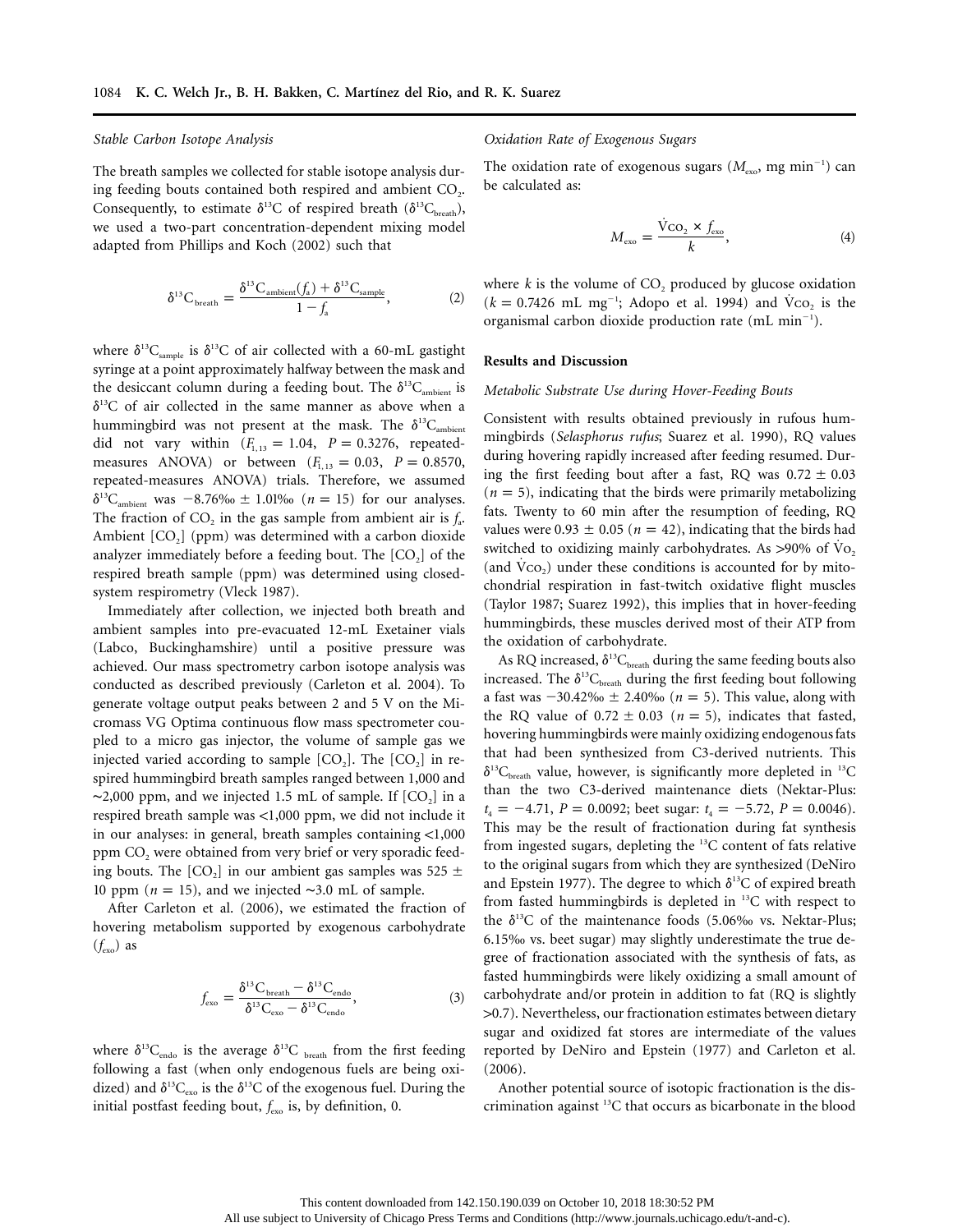

Figure 1. Relationship of respiratory quotient ( $RQ = Vco_2/Vo_2$ ) displayed during hover feeding to the  $\delta^{13}$ C value of expired CO<sub>2</sub> ( $\delta^{13}$ C<sub>breath</sub>) during the same hover-feeding event in *Selasphorus platycercus*. Data are pooled from eight individuals ( $n = 2-13$  per individual). There is a significant correlation between these two variables ( $r_{64} = 0.88$ , *P* < 0.0001).

is released as  $CO<sub>2</sub>$  by the lungs (Panteleev et al. 1999). However, the degree of fractionation between organismal bicarbonate/ carbonate pools and  $CO<sub>2</sub>$  in expired breath is minimized during exercise (Pallikarakis et al. 1991; Massicotte et al. 1992). Thus, the fractionation between the blood bicarbonate pool and expired  $CO<sub>2</sub>$  may be negligible in hovering hummingbirds.

The  $\delta^{13}C_{\text{breath}}$  values increased and stabilized at  $-16.25\%$   $\pm$ 3.10‰  $(n = 42)$  20–60 min after the first feeding bout. This average value is significantly lower than the  $\delta^{13}$ C signature of the cane sugar offered during the hour of free feeding ( $t_{41} = 57.79$ , *P* < 0.0001). This is consistent with the RQ values being close to,

but significantly  $\langle 1.0$ , which suggests that C3-derived endogenous substrates contributed to fueling hovering flight. The RQ and  $\delta^{13}C_{\text{break}}$  values are strongly positively correlated in all eight individuals ( $r$  range = 0.80–1.0,  $P < 0.01$ ). When we combined data from all individuals, RQ and  $\delta^{13}C_{\text{break}}$  remained strongly and positively correlated (Fig. 1;  $r = 0.88$ ,  $P < 0.0001$ ).

Using equation (3),  $f_{\text{exo}}$  was 0.74  $\pm$  0.16 ( $n = 42$ ) during the 20–60-min period after feeding resumed. Birds 27B, 29B, and 31B supported 83.8%  $\pm$  5.7%, 86.5%  $\pm$  4.3%, and 84.0%  $\pm$ 6.3%, respectively, of hovering metabolism with exogenous sugars during this period of feeding. Given our likely underestimation of  $\delta^{13}C_{\text{break}}$ , these high  $f_{\text{exo}}$  values represent conservative estimates of the extent to which newly ingested sugar fuels hovering flight. Therefore, dietary sugar is likely to have supported most, if not all, of hovering metabolism in these individuals.

## *Carbohydrate Oxidation Rates*

During the 20–60-min period after feeding resumed,  $M_{\text{exo}}$  was  $1.65 \pm 0.62$  mg min<sup>-1</sup> (or 9.18  $\pm$  3.45  $\mu$ mol g<sup>-1</sup>  $\times$  min; n = 5; Table 1). As flight muscle mass accounts, on average, for 24.6% of total mass in broadtailed hummingbirds (Wells 1993), our estimate of flight muscle hexose oxidation rate was  $2.32 \pm 0.86$  mg min<sup>-1</sup> (or 12.86  $\pm$  4.76  $\mu$ mol g<sup>-1</sup> × min;  $n = 5$ ; Table 1). This high rate of exogenous sugar oxidation falls within the maximum capacity for glucose phosphorylation (i.e., hexokinase activity = 18.4  $\mu$ mol  $g^{-1} \times min$ ) measured in flight muscles of congeneric rufous hummingbirds (Suarez et al. 1990).

The possible contribution of amino acid oxidation to hov-

Table 1: Steady state whole-animal and flight-muscle-specific exogenous sugar oxidation rates in hovering *Selasphorus platycercus*

|                                | $\rm V_{CO_2}/M_h$ <sup>a</sup> |                  |                                                           |                       |                  | $M_{\rm exo}^{\rm d}$ |                                                                     | $M_{\rm exo}/M_{\rm fm}$ <sup>e</sup> |                                            |
|--------------------------------|---------------------------------|------------------|-----------------------------------------------------------|-----------------------|------------------|-----------------------|---------------------------------------------------------------------|---------------------------------------|--------------------------------------------|
| Bird ID, Sex $h^{-1} \times g$ | (mL)                            | $\boldsymbol{n}$ | $\delta^{13}C_{\rm breath}$ <sup>b</sup><br>$(\%o, VPDB)$ | $f_{\rm exo}^{\circ}$ | $\boldsymbol{n}$ |                       | $(mg min-1)$ ( $\mu$ mol min <sup>-1</sup> ) min <sup>-1</sup> × g) | (mg)                                  | $(\mu \text{mol})$<br>$\min^{-1} \times g$ |
| 33B, M                         | $38.43 \pm .78$                 |                  | $4 -17.57 \pm 1.11$ .67 $\pm$ .06                         |                       | -3               | 1.56                  | 8.67                                                                | 2.17                                  | 12.05                                      |
| 37B, F                         | $36.61 \pm 1.55$                |                  | $6 -19.06 \pm 2.63$ .60 $\pm$ .14                         |                       | 5                | 1.31                  | 7.30                                                                | 1.88                                  | 10.43                                      |
| 31B, M                         | $48.78 \pm 1.78$                | 10               | $-14.40 \pm 1.20$ .84 $\pm$ .06                           |                       | 3                | 2.60                  | 14.40                                                               | 3.64                                  | 20.23                                      |
| 39B, M                         | $38.67 \pm 1.73$                |                  | $-22.80 \pm .83$                                          | $.40 \pm .04$         | $\overline{4}$   | .95                   | 5.25                                                                | 1.36                                  | 7.53                                       |
| 27B, M                         | $35.08 \pm 1.24$                | 3                | $-14.43 \pm 1.09$                                         | $.84 \pm .06$         | - 13             | 1.85                  | 10.27                                                               | 2.54                                  | 14.08                                      |
| Mean $\pm$ SD                  |                                 |                  |                                                           |                       |                  | $1.65 \pm .62$        | $9.18 \pm 3.45$                                                     |                                       | $2.32 \pm .86$ 12.86 $\pm$ 4.76            |

Note. Data are presented as mean  $\pm$  SD. Vco<sub>2</sub> values were obtained in a complementary experiment during which no gas was subsampled for stable carbon isotope analysis. Individual average RQ values calculated for feedings taking place 20–60 min after the first feeding following a fast during separate Vco, and  $\delta^{13}C_{\text{breath}}$  measurements do not significantly differ (0.0589  $\leq P \leq 0.7093$ ), indicating data are compatible for use in calculation of  $M_{\text{exo}}$ . Flight-muscle-mass data are from Wells (1993). VPDB = Vienna Pee Dee Belemnite.

 $^{\circ}$  Rate of CO<sub>2</sub> production per g body mass.

 $b \delta^{13}C$  of expired breath.

<sup>c</sup> Fraction of hovering metabolism supported by exogenous carbohydrate.

<sup>d</sup> Oxidation rate of exogenous sugars.

<sup>e</sup>  $M_{\text{exo}}$  per g flight muscle (pectoralis and supracoracoideus).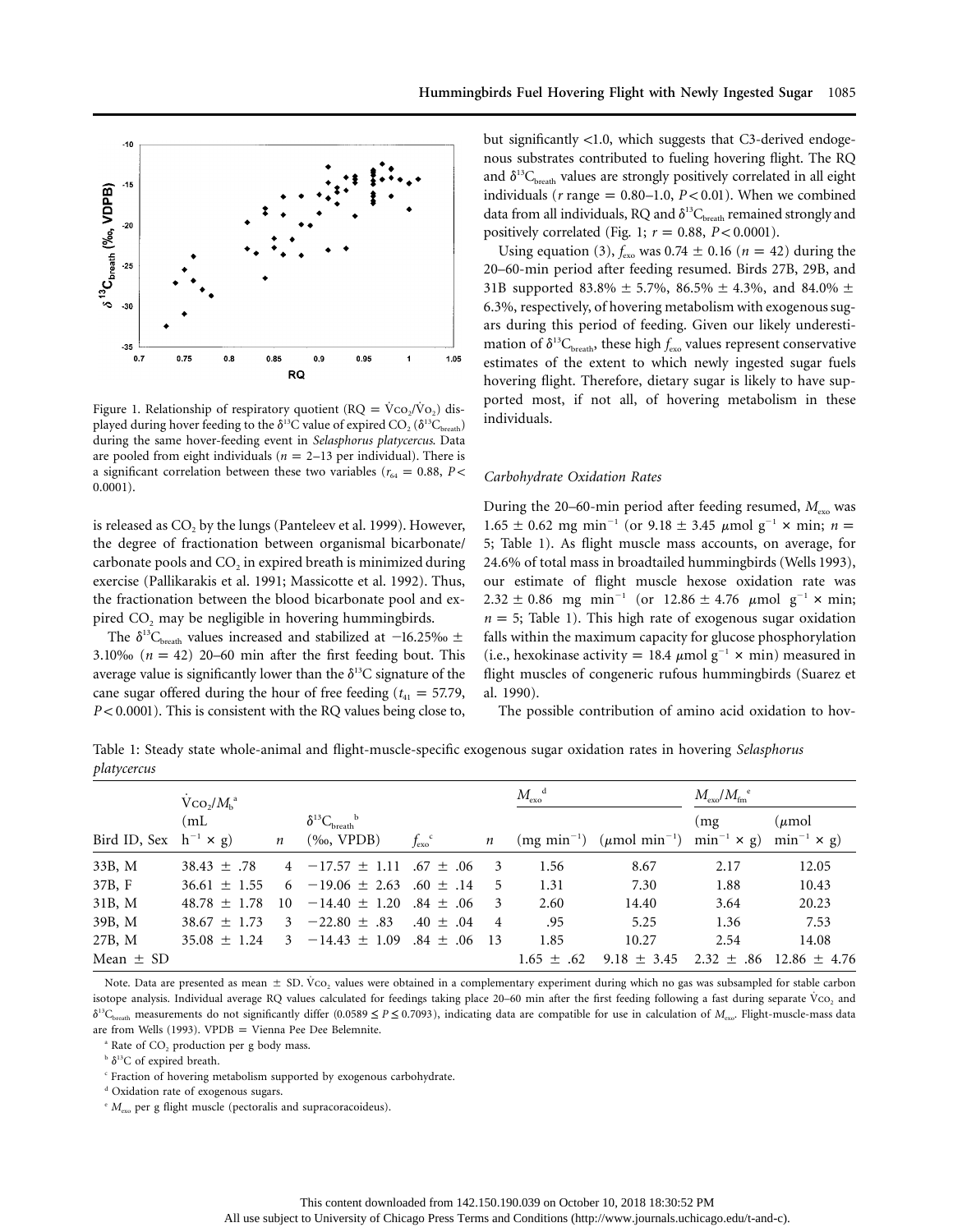ering metabolism is worthy of consideration. While protein catabolism during long-distance flight may occur in hummingbirds (Carpenter et al. 1993), it is unlikely that protein breakdown would make a significant contribution to the fueling of aerobic metabolism during hover feeding because of the extremely high flux rates required (Suarez et al. 1990). The metabolic organization of hummingbird flight muscles (Suarez et al. 1986) is very similar to that of mammalian cardiac and aerobic skeletal muscles. Mammals, in general, fuel aerobic exercise mainly with carbohydrate and fat (Roberts et al. 1996). Consistent with this, protein accounts for  $<5\%$  of metabolized fuel in running ruff sandpipers (*Philomachus pugnax*; Vaillancourt et al. 2005).

Other vertebrates have much more limited capacities for directly fueling exercise metabolism with blood glucose (Weber et al. 1996) and possess locomotory muscles with limited capacities for glucose utilization during exercise (Vock et al. 1996; Weibel et al. 1996). Studies with humans reveal that only 15%– 30% of the metabolic rate during moderate exercise can be fueled with ingested sugars (Péronnet 2003).

## *Evolutionary and Ecological Implications*

Our findings indicate that hummingbirds have evolved the capacity to use dietary sugar to directly fuel hovering flight as part of their invasion of a niche once exclusive to insects. Both sphingid moths and hummingbirds possess high biochemical capacities for carbohydrate and fat oxidation in their flight muscles (Suarez et al. 1986, 1990; O'Brien and Suarez 2001) and exhibit similar mass-specific metabolic rates during flight (Bartholomew and Casey 1978; Voigt and Winter 1999). Additionally, both nonfeeding moths and hummingbirds oxidize stored fats to fuel flight, while sugar-fed individuals oxidize carbohydrate (Suarez et al. 1990; O'Brien 1999; this study). Assuming the oxidation of hemolymph sugars, flight muscle hexokinase in hovering moths would likely operate at fractional velocities close to those estimated in hummingbirds (O'Brien and Suarez 2001). Unlike the well-characterized catabolic pathways in hummingbird flight muscles (Suarez et al. 1986, 1990), the nature of fat-oxidizing pathways in moth flight muscles is relatively obscure (Stevenson 1968; Crabtree and Newsholm 1972; O'Brien and Suarez 2001). Despite this, hummingbirds and moths possess mechanisms that allow dynamic switching between carbohydrate and fat oxidation.

The direct oxidation of dietary sugar to provide the energy for foraging flight is more energetically efficient than the alternative, which is to convert dietary sugar to fats first and then to oxidize fats to fuel foraging (Suarez et al. 1990). Our data on broadtailed hummingbirds add support to the hypothesis that foraging hummingbirds behave as "carbohydrate maximizers," which oxidize exogenous sugars during hovering flight so that endogenous fat reserves are spared. This maximizes both the net rate of fat deposition as well as the energetic efficiency with which dietary carbon is utilized (Suarez et al. 1990; Suarez and Gass 2002).

Insect nectarivores and hummingbirds appear to have converged in size, wingbeat frequency (Warrick et al. 2005), and metabolic rate (Bartholomew et al. 1981; Bartholomew and Casey 1978; Suarez 1992, 2000). The reliance of both hummingbirds and insects on dietary sugars to fuel hovering flight adds evidence to the notion that feeding on nectar has led to the evolution of similar morphological, physiological, and biochemical characteristics in these two groups of very distantly related organisms.

## **Acknowledgments**

We are grateful to Dan Reuss at the Light Isotope Facility, Colorado State University, for technical help. Hummingbirds were captured under U.S. Fish and Wildlife and Wyoming Game and Fish permits issued to C.M.d.R. This work was supported by National Science Foundation grants IBN-0110416 to C.M.d.R. and IOB-0517694 to R.K.S.

# **Literature Cited**

- Adopo E., F. Péronnet, D. Massicotte, G.R. Brisson, and C. Hillaire-Marcel. 1994. Respective oxidation of exogenous glucose and fructose given in the same drink during exercise. [J Appl Physiol](https://www.journals.uchicago.edu/action/showLinks?doi=10.1086%2F507665&pmid=8005840&crossref=10.1152%2Fjappl.1994.76.3.1014&citationId=p_3) 76:1014–1019.
- Bartholomew G. and J. Lighton. 1986. Oxygen consumption during hover-feeding in free-ranging Anna hummingbirds. [J Exp Biol](https://www.journals.uchicago.edu/action/showLinks?doi=10.1086%2F507665&pmid=3746193&citationId=p_4) 123:191–199.
- Bartholomew G.A. and T.M. Casey. 1978. Oxygen-consumption of moths during rest, pre-flight warm-up, and flight in relation to body size and wing morphology. J Exp Biol 76:11– 25.
- Bartholomew G.A., D. Vleck, and C.M. Vleck. 1981. Instantaneous measurements of oxygen consumption during preflight warm-up and post-flight cooling in sphingid and saturniid moths. J Exp Biol 90:17–32.
- Carleton S.A., B. Hartman Bakken, and C. Martínez del Rio. 2006. Metabolic substrate use and the turnover of endogenous energy reserves in broad-tailed hummingbirds (*Selasphorus platycercus*). [J Exp Biol](https://www.journals.uchicago.edu/action/showLinks?doi=10.1086%2F507665&pmid=16809453&crossref=10.1242%2Fjeb.02293&citationId=p_8) 209:2622–2627.
- Carleton S.A., B.O. Wolf, and C. Martínez del Rio. 2004. Keeling plots for hummingbirds: a method to estimate carbon isotope ratios of respired  $CO<sub>2</sub>$  in small vertebrates. [Oecologia](https://www.journals.uchicago.edu/action/showLinks?doi=10.1086%2F507665&pmid=15309607&crossref=10.1007%2Fs00442-004-1643-y&citationId=p_9) 141:1–6.
- Carpenter F.L., M.A. Hixon, C.A. Beuchat, R.W. Russell, and D.C. Paton. 1993. Biphasic mass gain in migrant hummingbirds: body composition changes, torpor, and ecological significance. [Ecology](https://www.journals.uchicago.edu/action/showLinks?doi=10.1086%2F507665&crossref=10.2307%2F1940487&citationId=p_10) 74:1173–1182.
- Crabtree B. and E.A. Newsholm. 1972. Activities of lipases and